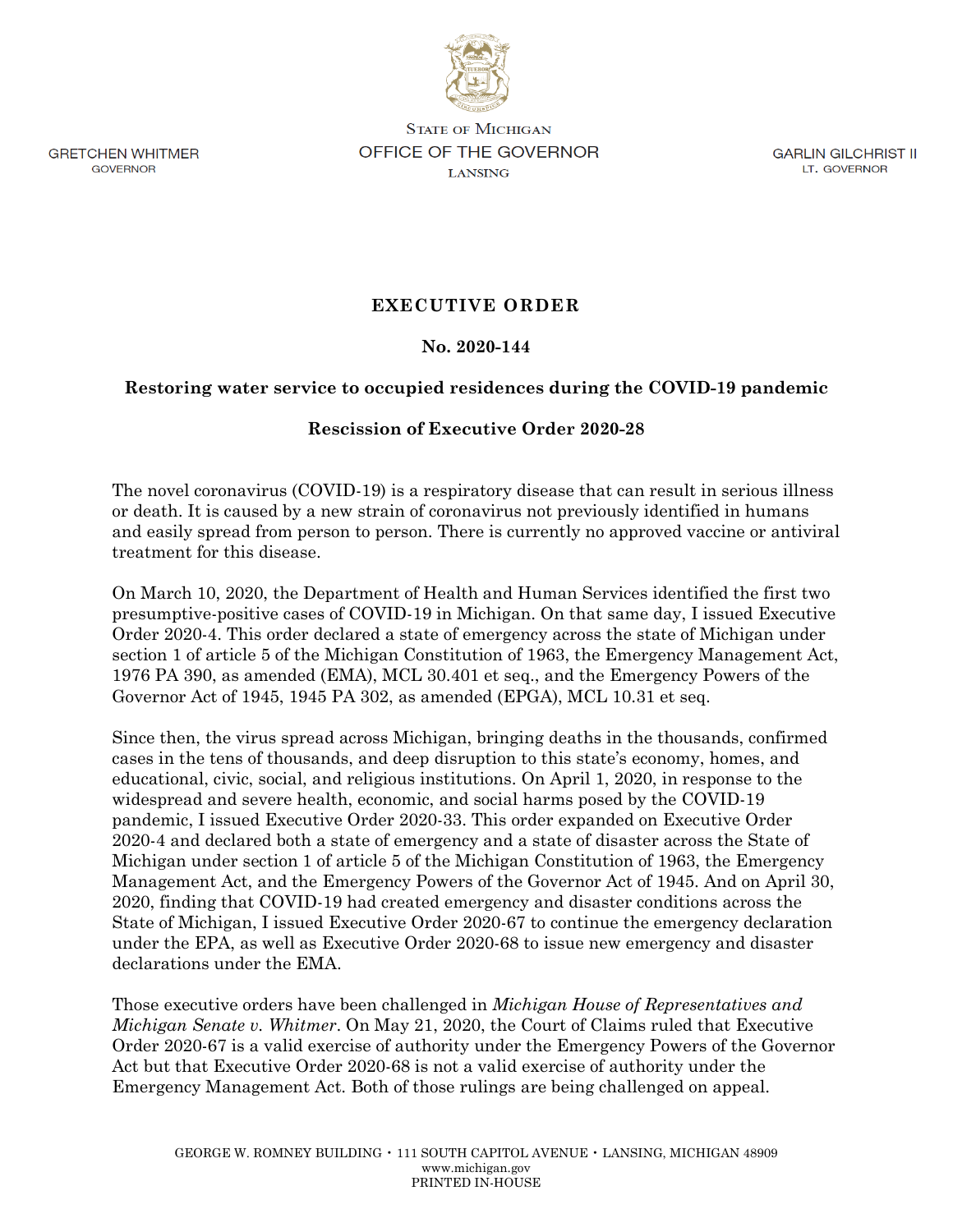On June 18, 2020, I issued Executive Order 2020-127, again finding that the COVID-19 pandemic constitutes a disaster and emergency throughout the State of Michigan. That order constituted a state of emergency declaration under the Emergency Powers of the Governor Act of 1945. And, to the extent the governor may declare a state of emergency and a state of disaster under the Emergency Management Act when emergency and disaster conditions exist yet the legislature had declined to grant an extension request, that order also constituted a state of emergency and state of disaster declaration under that act.

The Emergency Powers of the Governor Act provides a sufficient legal basis for issuing this executive order. In relevant part, it provides that, after declaring a state of emergency, "the governor may promulgate reasonable orders, rules, and regulations as he or she considers necessary to protect life and property or to bring the emergency situation within the affected area under control." MCL 10.31(1).

Nevertheless, subject to the ongoing litigation and the possibility that current rulings may be overturned or otherwise altered on appeal, I also invoke the Emergency Management Act as a basis for executive action to combat the spread of COVID-19 and mitigate the effects of this emergency on the people of Michigan, with the intent to preserve the rights and protections provided by the EMA. The EMA vests the governor with broad powers and duties to "cop[e] with dangers to this state or the people of this state presented by a disaster or emergency," which the governor may implement through "executive orders, proclamations, and directives having the force and effect of law." MCL 30.403(1)–(2). This executive order falls within the scope of those powers and duties, and to the extent the governor may declare a state of emergency and a state of disaster under the Emergency Management Act when emergency and disaster conditions exist yet the legislature has not granted an extension request, they too provide a sufficient legal basis for this order.

Staying home remains the safest way to avoid the virus. Moreover, it is crucial that all Michiganders can access clean water in their homes and wash their hands thoroughly and regularly. Now more than ever, the provision of clean water to residences is essential to human health and hygiene, and to the public health and safety of this state. Many water utilities have already suspended water shutoffs during this difficult time. Due to the vital need for Michigan residents to have access to clean water at home during the COVID-19 pandemic, it is reasonable and necessary to require the restoration of clean water to residences across the State of Michigan throughout this state of emergency. And because it is also vitally important for state government to have up-to-date and accurate information regarding access to clean water, it is reasonable and necessary to require public water supplies to report on the status of water service within their respective service areas.

Executive Order 2020-28 established these necessary measures. This order extends and clarifies their duration, as it remains necessary for Michigan residents to have access to clean water and for our state government to have accurate information about such access. With this order, Executive Order 2020-28 is rescinded.

Acting under the Michigan Constitution of 1963 and Michigan law, I order the following:

1. A public water supply must restore water service to any occupied residence where water service has been shut off due to non-payment, so long as the public water supply does not have reason to believe that reconnection would create a risk to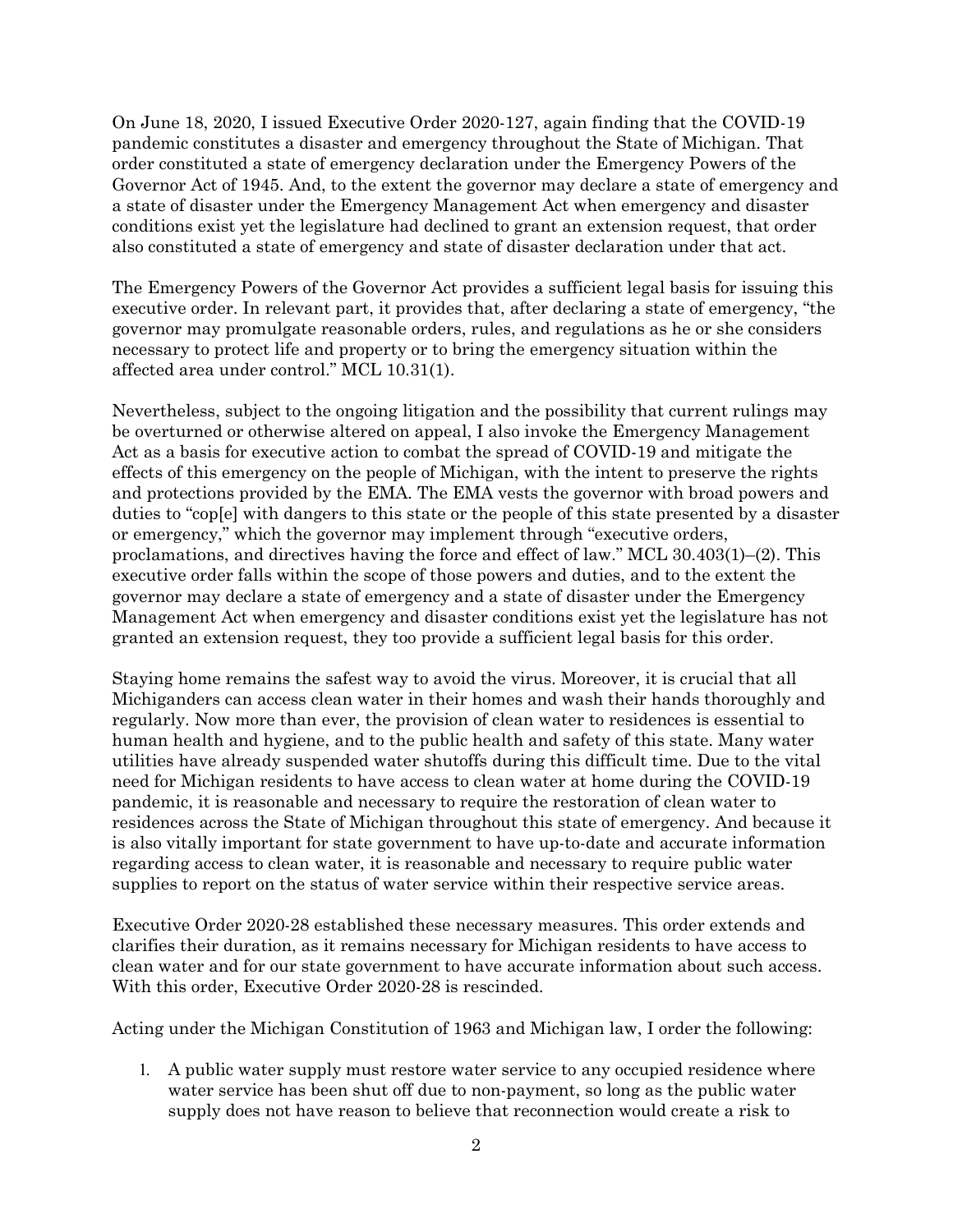public health (e.g., due to cross-contamination). To facilitate the restoration of water service, a public water supply must immediately make best efforts to determine which occupied residences within their service areas do not have water service. For purposes of this order, a public water supply's "service area" means the area for which the public water supply collects payment for water service.

- 2. If a public water supply determines that any occupied residences within its service area have had water service shut off for any reason other than non-payment or that reconnection would create a risk to public health, it must make best efforts to remedy such conditions and restore water service to such occupied residences as soon as possible.
- 3. Any public water supply that has not submitted a report that meets all of the requirements described in section 3 of Executive Order 2020-28 must submit a supplemental report every 30 days until it submits a report that meets all of those requirements. The requirements are as follows:
	- (a) An account of what efforts have been made to determine which occupied residences within the public water supply's service area do not have water service.
	- (b) The number of occupied residences within the public water supply's service area that do not have water service as a result of a shutoff due to non-payment.
	- (c) The number of occupied residences within the public water supply's service area that do not have water service as a result of any reason other than non-payment.
	- (d) A certification, if true, that best efforts have been exercised to determine which occupied residences within the service area do not have water service; that, to the best of the public water supply's knowledge, no occupied residences have their water service shut off due to non-payment; that the public water supply has reconnected water service for all occupied residences that can be reconnected without creating a potential risk to public health; and that the public water supply has exercised best efforts to remedy the conditions that prevent reconnection due to a risk to public health.
- 4. Nothing in this order abrogates the obligation of a resident to pay for water, prevents a public water supply from charging any customer for water service, or reduces the amount a resident may owe to a public water supply.
- 5. Executive Order 2020-28 is rescinded.
- 6. This order is effective immediately and continues until December 31, 2020 at 11:59 p.m.